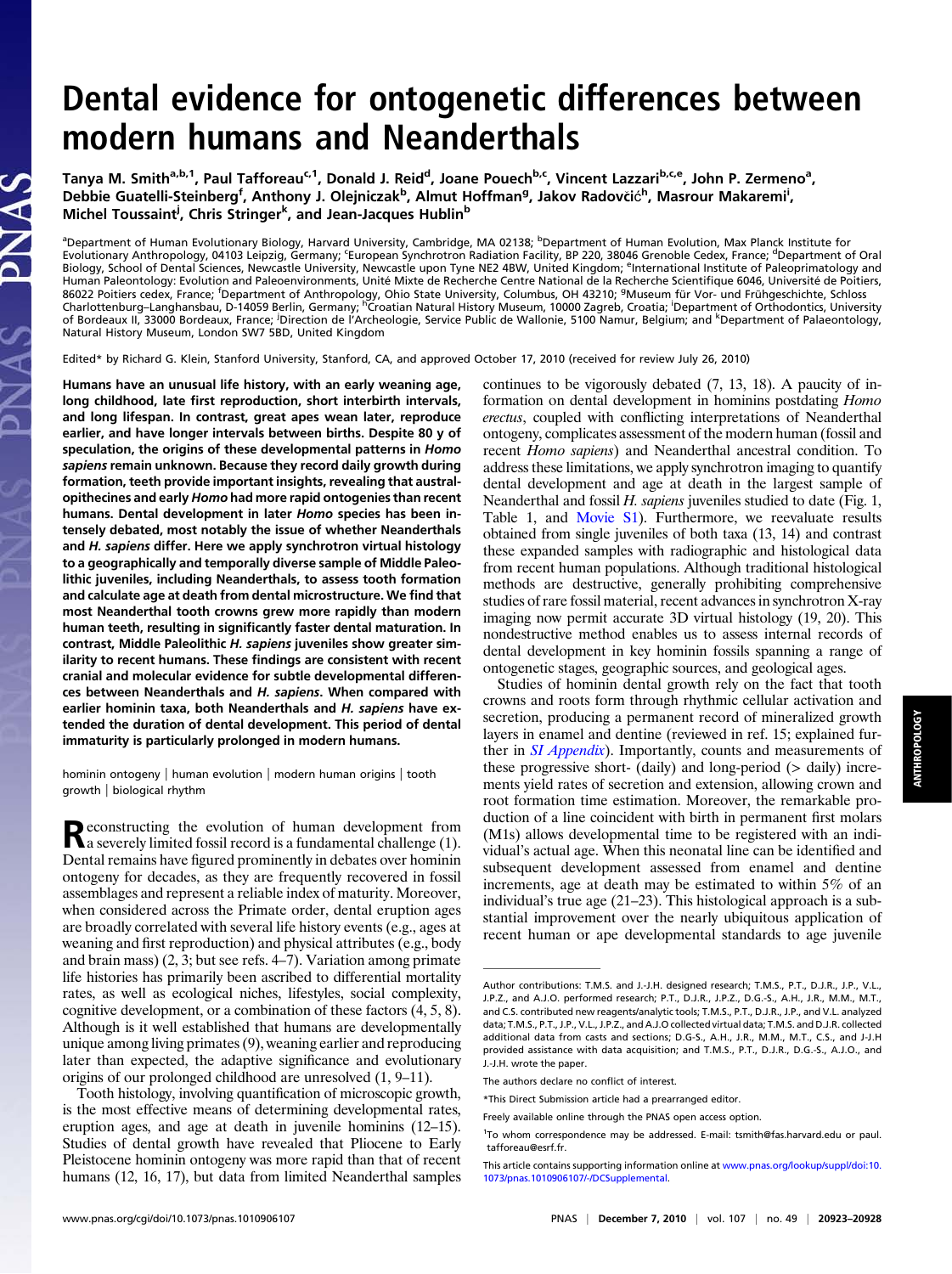

Fig. 1. Virtual histology of the maxillary dentition from the 3-y-old Engis 2 Neanderthal. (A) Synchrotron micro-CT scan (31.3-μm voxel size) showing central incisors in light blue, lateral incisors in yellow, canines in pink, and third premolars in green. (Deciduous elements are not rendered in color as they were not studied.) (B) Isolated elements and cross-sectional slices show the degree of permanent tooth calcification and broad horizontal hypoplastic bands. (Scale bars in A and B, 10 mm.) (C) Synchrotron phase contrast image (4.95-μm voxel size) used to count long-period lines in the maxillary first molar. (Scale bar, 5 mm.) (Inset) The neonatal line just above the conical dentine horn tip of the mesiobuccal cusp, estimated to have begun forming 17 d before birth.

hominins. Thus, independent chronologies can now be precisely developed from individuals who died while forming their dentitions, avoiding circular comparisons with living taxa, and permitting statistical assessment of ontogenetic variation.

## Results and Discussion

To calculate crown formation time, molar eruption age, and age at death, we quantified the following standard developmental variables: cuspal enamel thickness, long-period line periodicity (number of daily increments between successive long-period lines), total number of long-period lines in enamel (Retzius lines or perikymata), and coronal extension rate (speed at which enamelforming cells are activated to begin secretion along the enameldentine junction) in 90 permanent teeth from 28 Neanderthals and 39 permanent teeth from 9 fossil H. sapiens individuals (Materials and Methods and [SI Appendix](http://www.pnas.org/lookup/suppl/doi:10.1073/pnas.1010906107/-/DCSupplemental/sapp.pdf)). These data were compared with 464 recent human teeth (> 300 individuals). This sample reveals that cuspal enamel is significantly thinner in Neanderthals than in recent humans for 10 of 14 tooth-specific comparisons ([SI Ap](http://www.pnas.org/lookup/suppl/doi:10.1073/pnas.1010906107/-/DCSupplemental/sapp.pdf)pendix[, Tables S1 and S2](http://www.pnas.org/lookup/suppl/doi:10.1073/pnas.1010906107/-/DCSupplemental/sapp.pdf)). Importantly, thinner cuspal enamel in Neanderthals formed over shorter periods than recent humans, as mean cuspal secretion rates are nearly identical in both taxa (12, 18, 24). Cuspal thickness in fossil  $H$ . sapiens is similar to that of recent humans, although certain postcanine teeth have thicker enamel in the fossil sample. The average Neanderthal long-period line periodicity is 7.4 d (range: 6–9; mode: 7–8;  $n = 11$ ), which is significantly lower ( $Z = -2.863, P < 0.01$ ) than in recent humans (mean: 8.3 d; mode: 8; range:  $6-12$ ;  $n = 365$ ), but not statistically different from fossil H. sapiens (mean: 8.0 d; mode: 7–8; range: 7–10;  $n = 5$ ) (*[SI Appendix](http://www.pnas.org/lookup/suppl/doi:10.1073/pnas.1010906107/-/DCSupplemental/sapp.pdf)*, Table S3). Total numbers of Neander-thal long-period lines are similar to recent humans ([SI Appendix](http://www.pnas.org/lookup/suppl/doi:10.1073/pnas.1010906107/-/DCSupplemental/sapp.pdf), [Table S4](http://www.pnas.org/lookup/suppl/doi:10.1073/pnas.1010906107/-/DCSupplemental/sapp.pdf)), as previously noted for a larger sample (25). Coronal extension rates are higher in Neanderthals ([SI Appendix](http://www.pnas.org/lookup/suppl/doi:10.1073/pnas.1010906107/-/DCSupplemental/sapp.pdf), Table S5), exceeding recent human ranges in 10 of 13 comparisons (Fig. 2). Thus, thinner enamel, lower long-period line periodicities, and faster extension rates result in lower crown formation times in Neanderthals than in recent humans *([SI Appendix](http://www.pnas.org/lookup/suppl/doi:10.1073/pnas.1010906107/-/DCSupplemental/sapp.pdf), Table S6)*. Crown formation times in fossil  $H$ . *sapiens* are more similar to recent humans than to Neanderthals, exceeding recent human values in some instances (14).

Combining histological data on initiation ages, crown formation times, and root formation times yields age-at-death estimates for six Neanderthal and two fossil H. sapiens juveniles (Table 1). To assess how these individuals compare with a recent human ontogenetic model, calcification stages of each tooth were scored (Materials and Methods and [SI Appendix](http://www.pnas.org/lookup/suppl/doi:10.1073/pnas.1010906107/-/DCSupplemental/sapp.pdf), Table S7), stages were converted to mean human ages (following ref. 26), and these ages were averaged across each dentition to yield age at death. Comparisons of our histologically determined ages with ages predicted from recent humans demonstrate that most of the Neanderthal dentitions we examined grew more rapidly than recent and fossil H. sapiens (Fig. 3). A significant difference ( $L = 8.166$  at  $\alpha = 0.05$ ) exists between the slopes of Neanderthal (1.41) and recent human (0.93) dental trajectories. Recent human dental standards overestimate age at death in several Neanderthals, but these same standards either accurately predict or underestimate age at death in living and fossil  $H$ . sapiens. Variation within formation times or the degree of dental precocity in Neanderthals does not appear to be related to ontogenetic stage, geological age, or geography, although both individuals from Belgian sites (Engis 2 and Scladina) show particularly rapid development. Thus, comparative ontogenetic studies should not use recent human dental standards to assign ages to juvenile Neanderthals.

When dentition-wide calcification patterns are compared further, rapid development in Neanderthals appears to primarily result from accelerated molar development (earlier age of completion, shorter duration of formation, and/or earlier initiation age). Recent human M1s initiate calcification 2 to 3 wk before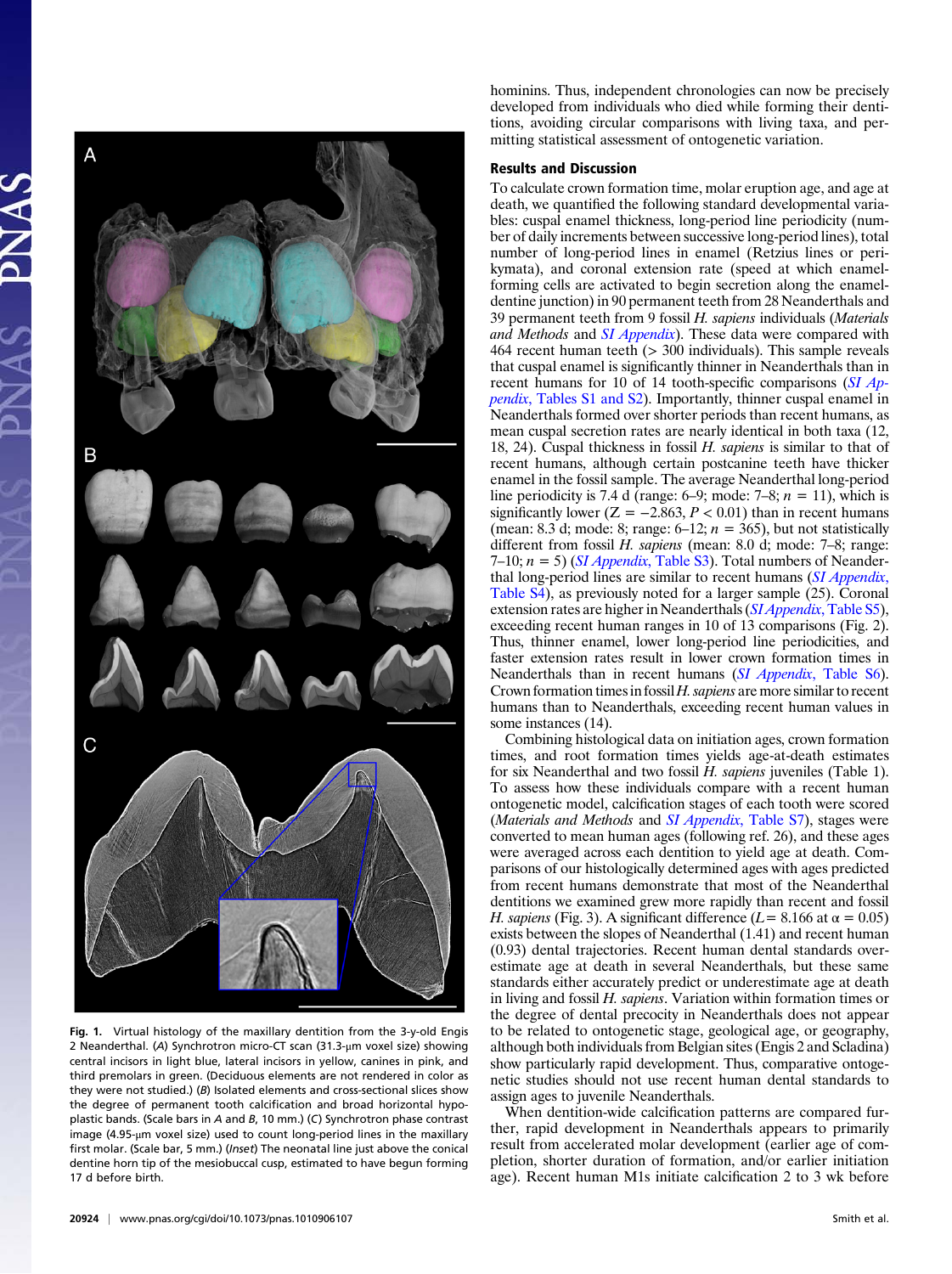Table 1. Middle Paleolithic juvenile hominins included in the present study

| Taxon        | Fossil            | Locality                 | Date, kya  | Previous age, y | New age, y     |
|--------------|-------------------|--------------------------|------------|-----------------|----------------|
| Neanderthals | Engis 2           | Engis, Belgium           | $>30-50$   | $2 - 6$         | 3.0            |
|              | Gibraltar 2       | Devil's Tower, Gibraltar | $30 - 50$  | $3.1 - 5.8$     | 4.6            |
|              | La Quina H18      | La Quina, France         | 45-60      |                 | Unknown        |
|              | Krapina Maxilla B | Krapina, Croatia         | 100-127    | $6.5 - 8$       | 5.9            |
|              | Obi-Rakhmat 1     | Obi-Rakhmat, Uzbekistan  | 75         | $9 - 12$        | $6.0 - 8.1$    |
|              | Scladina          | Scladina, Belgium        | 80-127     | $8.5 - 12$      | 8.0            |
|              | Krapina Maxilla C | Krapina, Croatia         | 100-127    | $10 - 10.5$     | <b>Unknown</b> |
|              | Le Moustier 1     | Le Moustier, France      | 40         | $12 - 20$       | $11.6 - 12.1$  |
| H. sapiens   | Oafzeh 10         | Oafzeh, Israel           | $90 - 100$ | 6               | 5.1            |
|              | Oafzeh 15         | Oafzeh, Israel           | $90 - 100$ | 9               | Unknown        |
|              | Irhoud 3          | Irhoud, Morocco          | 160        | 7–8             | 7.8            |

Previous ages provided for historical reference only; most sources do not explain their method for determining age. New ages determined from tooth histology in this study.

birth, completing crown formation by about 3 y of age (27). Neanderthal M1 crowns also began forming 2 to 3 wk before birth (Fig. 1 and *[SI Appendix](http://www.pnas.org/lookup/suppl/doi:10.1073/pnas.1010906107/-/DCSupplemental/sapp.pdf)*, Fig. S1), completing formation  $\approx$ 6 mo earlier than recent humans (and thus beginning root initiation at younger ages). Although M1 initiation age appears to be fairly conserved across hominins, maxillary M3 initiation in the Scladina juvenile occurred at 5.9 y (13), which is 2 to 4 y earlier than average mandibular M3 initiation ages in recent humans (28, 29). (There are no available histological data on maxillary M3 initiation in recent humans or mandibular M3 initiation in Neanderthals for a more direct comparison.) We note that mandibular M3 initiation can be highly variable; radiographic evidence reveals minimum ages as early as 6 to 7 y, with ranges as large as 5 y within recent human populations (28–30). Only two histological estimates of recent human mandibular M3 initiation are available: 6.4 y of age for an African individual (31) and 7.7 y of age for a medieval European individual (32). The Le Moustier 1 age at death in this study employs the maxillary M3 initiation age from the Scladina Neanderthal to estimate death at 11.6 to 12.1 y of age ([SI Appendix](http://www.pnas.org/lookup/suppl/doi:10.1073/pnas.1010906107/-/DCSupplemental/sapp.pdf), [Table S8](http://www.pnas.org/lookup/suppl/doi:10.1073/pnas.1010906107/-/DCSupplemental/sapp.pdf)). Although we prefer to use taxon-specific information when available, the difference between Neanderthal and recent human regression lines remains significant even when the initiation age used to calculate Le Moustier's age is increased by as much as 5 y. Thus, the finding that recent humans show significantly slower dental maturation than Neanderthals appears to be robust.

Finally, our juvenile sample indicates that Neanderthal M1 emergence likely occurred within the faster half of recent human age ranges, which average 4.7 to 7.0 y across global populations (28). Juvenile hominins at this developmental stage are extremely rare. Although the fossil individuals we studied either pre- or postdate M1 emergence at death, three Neanderthals are informative. The Krapina Maxilla B individual erupted its maxillary M<sub>1s</sub> before death at 5.9 y of age, as revealed by slight wear facets. The La Quina H18 juvenile, which is developmentally younger than Krapina Maxilla B (SI Appendix[, Figs. S2 and S3, and Table](http://www.pnas.org/lookup/suppl/doi:10.1073/pnas.1010906107/-/DCSupplemental/sapp.pdf) [S7\)](http://www.pnas.org/lookup/suppl/doi:10.1073/pnas.1010906107/-/DCSupplemental/sapp.pdf), appears to have erupted its maxillary M1s even earlier, as revealed by extensive attrition on both molars and exposed dentine on the right M1. This evidence is consistent with the Scladina Neanderthal, which shows a pattern of heavy M1 attrition at 8 y of age, rapid M1 root extension, a young age of M1 root completion, and mandibular M2 emergence 2 to 5 y before recent human average ages (28). In contrast to these findings, Macchiarelli and colleagues (18) reported that M1 emergence occurred in an isolated Neanderthal tooth from La Chaise at 6.7 y of age, which is at the high end of the recent human range. However, to derive this age, the root length present at eruption was estimated from the fully formed tooth, although there are no available root length data from Neanderthals with erupting M1s. Moreover, studies of great apes show that root lengths can be quite variable as teeth emerge

(33), complicating attempts to predict eruptive root lengths from fully formed teeth.

Although M1 eruption, brain mass, and body mass are broadly correlated across primates (1–3), our study does not support predictions for late age at M1 emergence in either Neanderthals or fossil H. sapiens (contra ref. 1). At least two of our fossil juveniles (Krapina Maxilla B, Qafzeh 10) erupted M1 earlier than many human population mean ages (28), which may also have been the case for the Scladina and La Quina H18 juveniles. The confidence intervals of the primate regression equation used to predict M1 emergence age from cranial capacity in hominins (1) has been characterized as "undesirably large" (34; also see ref. 3). Comparisons of variable traits, such as M1 eruption age, among closely related taxa may not be as illustrative as higher-level taxonomic comparisons (7), which have revealed potential "grade shifts" among broad primate groups (3). These findings underscore the need for additional research into the significance of variation in M1 eruption age within and among human populations. Moreover, future recoveries of Neanderthal and fossil H. sapiens juveniles who died at this key developmental stage are necessary to provide firm M1 eruption ages.

Comprehensive tooth formation data in expanded hominin samples are also of interest in a broader evolutionary context. Estimates of crown formation, molar eruption age, and/or age at death in three early Homo individuals (Sangiran S7-37, KNM-ER 820, KNM-WT 15000) suggest that the modern human developmental condition arose in taxa postdating Homo erectus (12, 16, 35, 36; also see ref. 37). Postcanine tooth development in early Homo appears to be accelerated relative to the anterior dentition (36), which is also apparent in the Neanderthals examined in the present study (and in ref. 30). Crown formation times estimated for a lower fourth premolar (P4) and M1 of Sangiran S7-37 are 2.7 and 2.5 y (12), respectively, which are similar to our Neanderthal P4 and M1 formation times of 2.9 and 2.6 y. Although none of the three early Homo individuals died while erupting their molars, Dean and colleagues have estimated respective M1 and M2 eruption ages at 4.4 and 7.6 y (12), suggesting a slightly more prolonged period of growth than in australopithecines or living apes (35, 36). Whereas it is unlikely that Neanderthals routinely erupted their M1s as early as 4.4 y of age, the M2s of Scladina had emerged before death at 8 y of age, which is similar to estimates for early Homo. Unfortunately, less is known about dental development in taxa postdating H. erectus and predating Neanderthals. Homo antecessor and Homo heidelbergensislong-period line (perikymata) numbers are reported to be more similar to Neanderthal anterior teeth than to modern humans (38). Assuming cuspal enamel formation times and longperiod line periodicities similar to either Neanderthal or recent human mean values would yield shorter crown formation times in both H. antecessor and H. heidelbergensis than in H. sapiens. Un-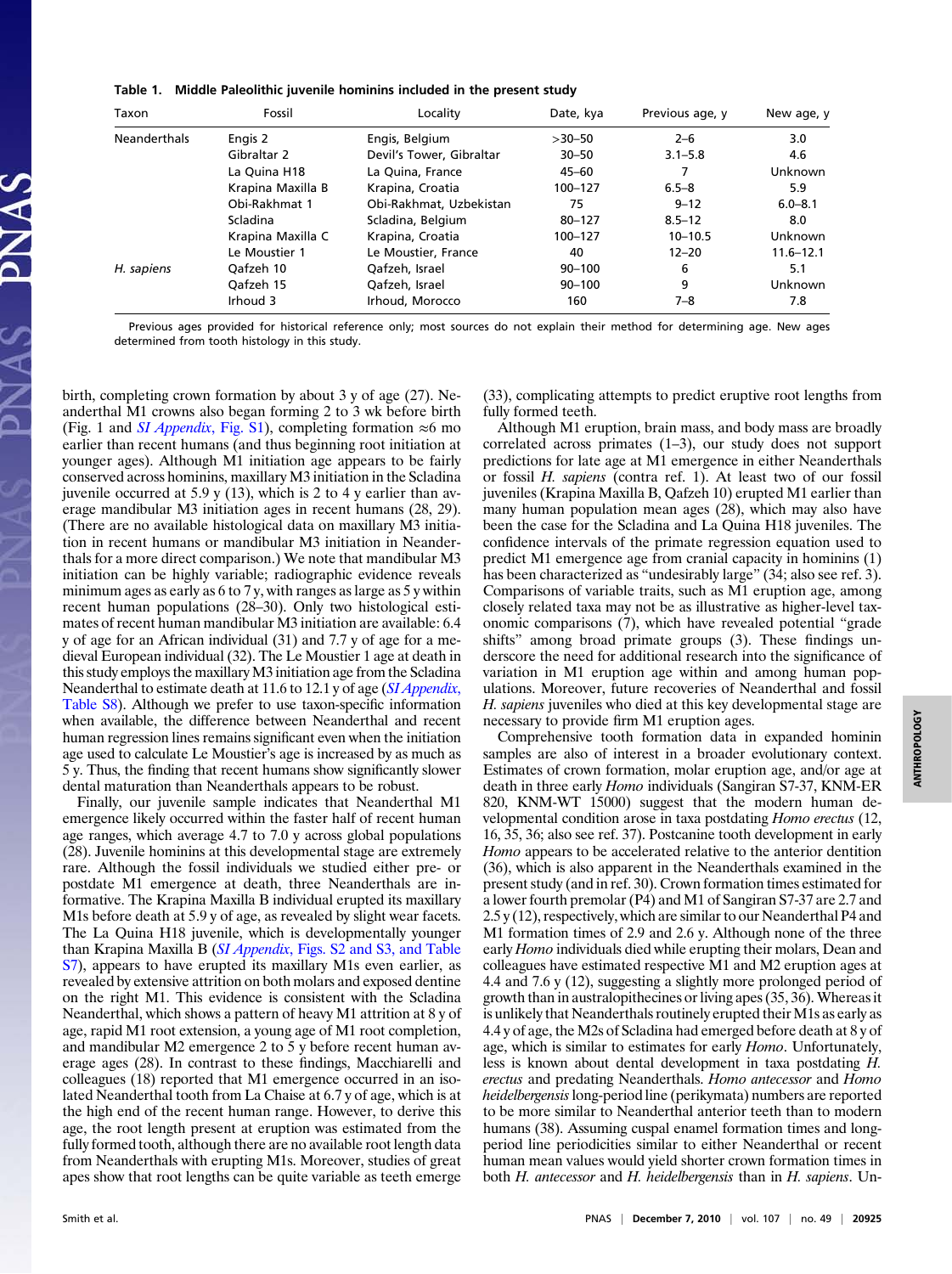

Fig. 2. Box-and-whisker plot of average coronal extension rates in recent and fossil H. sapiens and Neanderthals for the maxillary (Upper) and mandibular (Lower) dentitions. Postcanine teeth are represented by mesiobuccal cusps.

fortunately there are no comparable data on molar formation or eruption in either taxon; a recent report on dental development in H. antecessor (39) does not include any data on incremental growth in this species. In summary, although it is appears that crown formation times increased and molar eruption occurred at later ages during the evolution of *Homo*, available evidence suggests that consistently prolonged dental development may have first appeared in H. sapiens.

These findings provide important insight into developmental processes that are relevant to energy allocation and survival (4). Some have argued that harsh conditions created high young adult mortality rates in Neanderthals, which may have acted as a selective pressure to maintain a rapid maturation pattern (40, 41). Others have argued that risky developmental environments may favor slower growth in juvenile primates (42; but see ref. 4). It is tempting to speculate that variation in tooth formation may in-

20926 <sup>|</sup> <www.pnas.org/cgi/doi/10.1073/pnas.1010906107> Smith et al.

dicate broader life history trends, as subtle ontogenetic differences between Neanderthals and H. sapiens have also been reported for the cranium (43–45) and postcranium (46). Recent sequencing of the Neanderthal genome has shown that genes involved in skeletal development and cognitive abilities may also differ between these taxa (47), opening the exciting possibility of the input of comparative genomic analyses into this debate. Although additional study is necessary to assess the adaptive significance of developmental variation, absolute ages of death that are independent of reference populations are an essential first step for understanding the evolution of hominin craniodental and skeletal ontogeny (35, 48).

## Materials and Methods

Virtual Imaging of Macro- and Microstructure. Overview scans of isolated teeth and those in situ were performed with laboratory microtomographic scanners (BIR Actis 300/225 FP or Skyscan 1172) with voxel sizes between 14 and 31μm (as in refs. 13 and 14) or with synchrotron microtomography (micro-CT) on beamline ID19 of the European Synchrotron Radiation Facility with voxel sizes between 20 and 31 μm. Virtual planes of section were generated with Vox-Blast Software (Vaytek, Inc.) or VG Studio MAX 2.0 (Volume Graphics, Inc.) by locating a "developmental plane" bisecting the dentine and pulpal horns in a labio-lingual or bucco-lingual orientation for anterior and postcanine teeth, respectively. These sections were used to measure cuspal enamel thickness and enamel-dentine junction length. Additional sections were cut to measure root length and assess overall tooth formation ([SI Appendix](http://www.pnas.org/lookup/suppl/doi:10.1073/pnas.1010906107/-/DCSupplemental/sapp.pdf), Figs. S2-S11), as detailed below. Phase contrast synchrotron scans were performed for certain specimens with long propagation distances (4–6 m) and voxel sizes of 7.45 or 4.95 μm (at 51 or 60 keV) to visualize long-period lines in enamel and dentine (Fig. 1 and [Movie S1\)](http://www.pnas.org/lookup/suppl/doi:10.1073/pnas.1010906107/-/DCSupplemental/sm01.mov). Selected areas were scanned with 0.7-μm voxel size in local phase contrast or holotomography mode (at 52 keV) to quantify fine incremental features in 10 of 11 juveniles (following refs. 14 and 20). It was not possible to transport the Obi-Rakhmat 1 individual for virtual imaging. For certain samples, an additional phase retrieval process (49, 50) was used to improve reconstructed data quality for single-distance scans or multipledistance scans (holotomography) before virtual sectioning.

Crown Formation, Root Formation, and Age at Death. Crown formation time was calculated from measurements of cuspal enamel thickness and incremental features in enamel (as summed cuspal and lateral formation times). Cuspal enamel thickness was measured from the dentine horn tip to the approximate position of the first-formed long-period line (perikyma) at the crown surface. Cuspal enamel formation time was calculated as an average of two methods (results of each typically differ by 1–2 mo). For recent and fossil H. sapiens, a minimum value was determined as cuspal enamel thickness divided by average daily secretion rate values of 3.80 and 4.11 μm/d for anterior and postcanine teeth, respectively (as in ref. 14). For Neanderthals, cuspal enamel thickness was divided by an average cuspal daily secretion rate of 3.84 μm/d, measured from the Lakonis Neanderthal M3 (24). Maximum cuspal formation time was determined as the minimum time multiplied by a correction factor of 1.15 to compensate for 3D prism deviation (decussation) (51). Lateral enamel formation time was calculated by multiplying the number of long-period lines (Retzius lines or perikymata) by the long-period line periodicity. High-resolution impressions and casts were produced to quantify long-period lines (on crowns and roots, as in refs. 13 and 14), which were counted on unworn or lightly worn crowns using stereomicroscopy at a magnification of 40 to 50×. Long-period line periodicities for most juvenile specimens were observed with 0.7-μm phase contrast scans ([SI Appendix](http://www.pnas.org/lookup/suppl/doi:10.1073/pnas.1010906107/-/DCSupplemental/sapp.pdf), Figs. [S12 and S13](http://www.pnas.org/lookup/suppl/doi:10.1073/pnas.1010906107/-/DCSupplemental/sapp.pdf)), except the Scladina individual, which was physically-sectioned (13) and later confirmed with synchrotron imaging. Crown formation time estimates for the Obi Rakhmat 1 individual were used for age-at-death calculation only (detailed below). Coronal extension rates were calculated by dividing the cusp-specific enamel-dentine junction length by the respective crown formation time.

Our recent human comparative sample includes European, North American, and African physically-sectioned teeth (27, 52, 53); available material was screened to select unworn and lightly worn teeth cut nonobliquely (equivalent to the degree of wear and section orientation in our fossil sample). Comparative sample sizes are thus reduced relative to original publications as a result of these criteria. Developmental variables were calculated as detailed for fossil samples. Despite the potential for overestimation of linear enamel thickness from physically-sectioned teeth, mean values for our recent human molar sample were within one SD of virtually-sectioned recent human molars (54) for 11 of 12 cusp-specific comparisons. There was no trend for cuspal enamel thickness values from physically-sectioned teeth to exceed the mean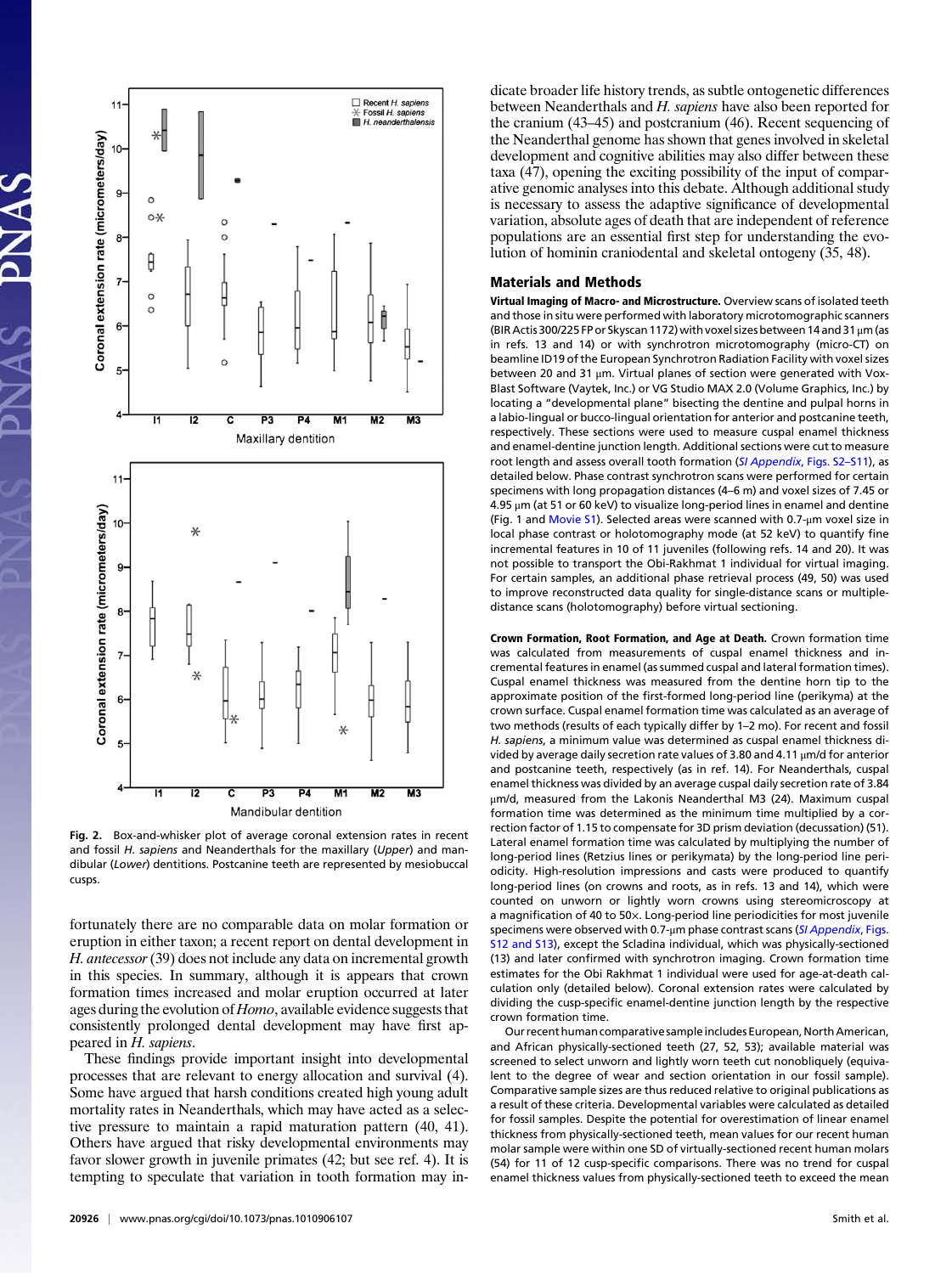

Fig. 3. Regression of predicted versus actual age for eight fossil juveniles and 36 recent (living) humans. Predicted ages are derived from human radiographic calcification standards. Fossil H. sapiens are represented by Qafzeh 10 and Irhoud 3; Neanderthals are represented by Engis 2, Gibraltar 2, Krapina Maxilla B, Obi-Rakhmat 1, Scladina, and Le Moustier 1 (from left to right).

values of virtually-sectioned teeth, as would be expected if section obliquity was influencing values; exactly 50% of the physically-sectioned mean values were greater than the virtually-sectioned means. Statistical tests performed with SPSS software (v. 17; SPSS Inc.) include nonparametric Mann-Whitney U tests for comparisons of cusp-specific enamel thickness (where  $n > 3$ ) and long-period line periodicities between Neanderthals, recent humans, and fossil H. sapiens.

Root formation was assessed from counts and measurements of internal long-period (Andresen) lines in root dentine ([SI Appendix](http://www.pnas.org/lookup/suppl/doi:10.1073/pnas.1010906107/-/DCSupplemental/sapp.pdf), Fig. S14) for Engis 2, Gibraltar 2, Krapina Maxilla B, and Qafzeh 10, or from equivalent external long-period lines (periradicular bands) for Obi-Rakhmat 1, Scladina, and Irhoud 3. Long-period line number was multiplied by the long-period line periodicity to yield the time between crown completion and death in developing roots. Age at death was calculated for Engis 2, Gibraltar 2, and Scladina by identification of the neonatal (birth) line in M1s (Fig. 1 and [SI](http://www.pnas.org/lookup/suppl/doi:10.1073/pnas.1010906107/-/DCSupplemental/sapp.pdf) [Appendix](http://www.pnas.org/lookup/suppl/doi:10.1073/pnas.1010906107/-/DCSupplemental/sapp.pdf), Fig. S1) and summation of subsequent crown and root formation times. For Krapina Maxilla B, Obi-Rakhmat 1, Le Moustier 1, Irhoud 3, and Qafzeh 10, age at death was determined as the sum of initiation age and developmental time of specific teeth ([SI Appendix](http://www.pnas.org/lookup/suppl/doi:10.1073/pnas.1010906107/-/DCSupplemental/sapp.pdf), Tables S8-S10; also see ref. 14). For Gibraltar 2, Krapina Maxilla B, and Scladina, developmental stress indicators (hypoplasias or accentuated lines) were matched between developmentally overlapping teeth, allowing temporal cross-matching across the dentition, and resulting in a continuous chronology. Initiation ages from Scladina (13) were used for Neanderthals dentitions that could not be crossmatched; a recent human initiation age was used for Irhoud 3 (32). For Qafzeh 10, the distolingual cusp of the maxillary M1 was estimated to have begun formation at birth, and a pair of hypoplasias was used to register the M1 to the maxillary central incisor (I1), which completed crown formation shortly before death. For Obi-Rakhmat 1, which was not micro-CT scanned, age at death was calculated for multiple elements as the sum of initiation age, average Neanderthal cuspal formation time, and long-period line numbers (counted on crown and root casts) multiplied by the minimum and maximum Neanderthal long-period line periodicity values ([SI Appendix](http://www.pnas.org/lookup/suppl/doi:10.1073/pnas.1010906107/-/DCSupplemental/sapp.pdf), Table S10). It was not possible to derive histological ages at death for Krapina Maxilla C, La Quina H18, or Qafzeh 15.

To compare dental ontogeny in Neanderthals, fossil H. sapiens, and recent humans, the overall development of each dentition was assessed through published radiographs, micro-CT slices, and isolated elements ([SI Appendix](http://www.pnas.org/lookup/suppl/doi:10.1073/pnas.1010906107/-/DCSupplemental/sapp.pdf), Figs. S2–[S11, and S15](http://www.pnas.org/lookup/suppl/doi:10.1073/pnas.1010906107/-/DCSupplemental/sapp.pdf)). The degree of calcification of each tooth was scored several times on a developmental scale of 1 to 14, according to the system of Moorrees and colleagues (55) and Smith (56). Average scores were converted into recent human ages for each tooth using an average of male and female means in Tables 1 to 4 from ref. 26, which were averaged to yield age at death for each individual ([SI Appendix](http://www.pnas.org/lookup/suppl/doi:10.1073/pnas.1010906107/-/DCSupplemental/sapp.pdf), Table S7). We realize that micro-CT data are more precise than flat-plane radiographic data; the latter tend to overestimate crown initiation age and underestimate both crown completion and root initiation ages (57). For comparison with human radiographic data, published radiographs of the fossils were used when possible, or micro-CT images were interpreted in keeping with radiographic image bias (i.e., in a few instances crown completion and root initiation were scored at an earlier stage when the developmental stage was intermediate between two stages). Predicted recent human ages were then regressed against histological ages for each individual (Fig. 3). Median values for age ranges of Obi-Rakhmat 1 and Le Moustier 1 were used to calculate the slope of the Neanderthal linear regression line using SPSS. Our comparative sample of western European known sex and age children includes four individuals from (26) and panoramic radiographs of 32 additional individuals (scored following refs. 55 and 56). The equality of Neanderthal and recent human slopes was assessed with a nonparametric test (58) to avoid potential violations of parametric statistical assumptions.

ACKNOWLEDGMENTS. For assistance with samples and data acquisition, we thank Yoel Rak, Assaf Marom, Catherine Schwab, Michael Richards, Michael Walker, Bernard Vandermeersch, Fred Grine, Shannon McPherron, Antonio Rosas, Robert Kruszynski, Christina Verna, Patrick Semal, Michèle Morgan, Chris Dean, Robin Feeney, Heiko Temming, Andreas Winzer, Christine Verna, the Jonzac excavators, and the ID 19 beamline staff. Helpful discussions and